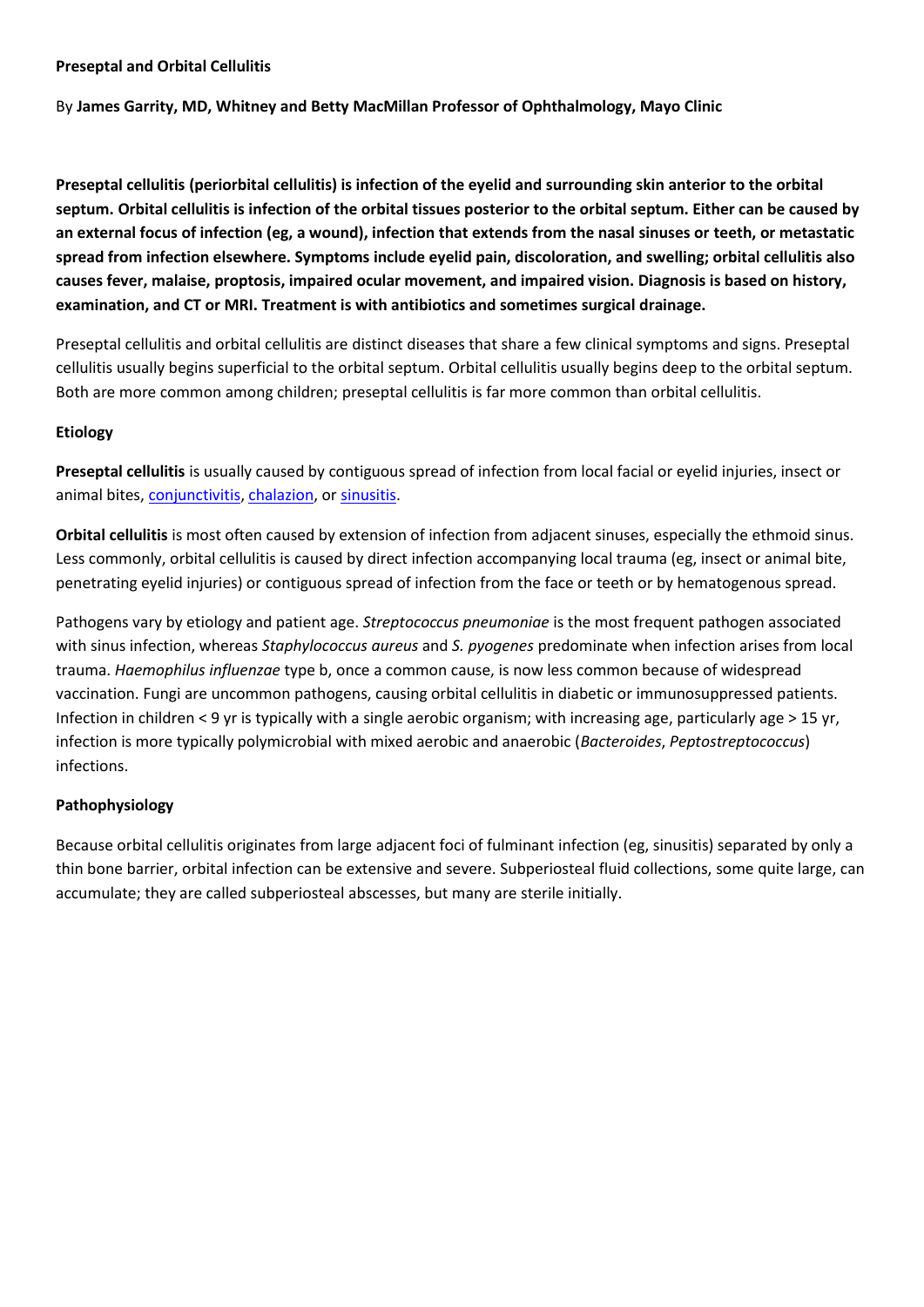#### **Preseptal and Orbital Cellulitis**



Complications with orbital cellulitis include vision loss (3 to 11%) due to ischemic retinopathy and optic neuropathy caused by increased intraorbital pressure; restricted ocular movements (ophthalmoplegia) caused by soft-tissue inflammation; and intracranial sequelae from central spread of infection, including cavernous sinus thrombosis, meningitis, and cerebral abscess.

# **Preseptal cellulitis**

# **Symptoms and Signs**

Symptoms and signs of **preseptal cellulitis** include tenderness, swelling, warmth, redness or discoloration (violaceous in the case of *H. influenzae*) of the eyelid, and sometimes fever. Patients may be unable to open their eyes because of eyelid swelling. The swelling and discomfort can make it difficult to examine the eye, but when accomplished, examination shows that visual acuity is not affected, ocular movement is intact, and the globe is not pushed forward (proptosis).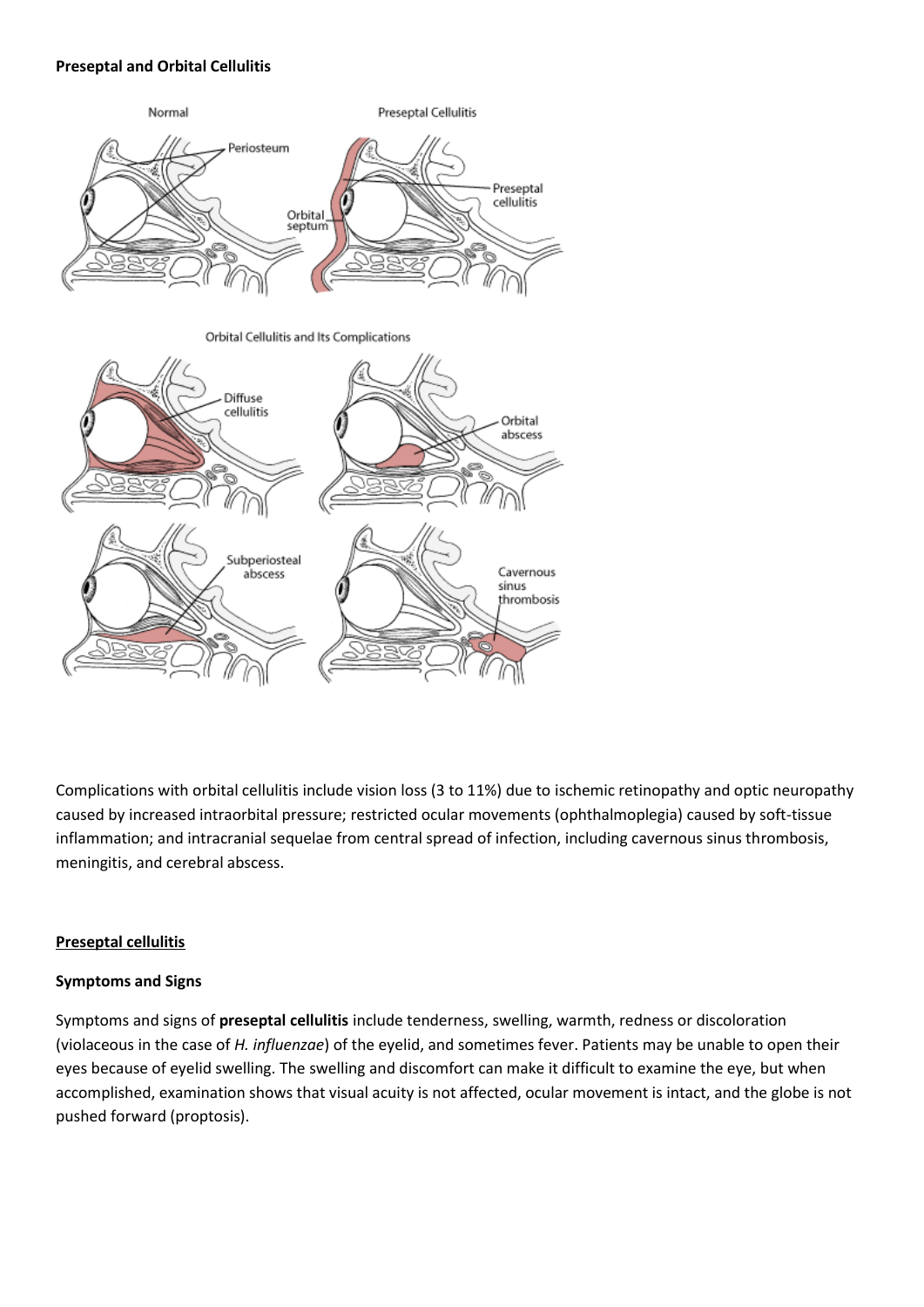

**[Preseptal Cellulitis](javascript:%20void();)**

Photo courtesy of James Garrity, MD.

#### **Orbital cellulitis**

Symptoms and signs of **orbital cellulitis** include swelling and redness of the eyelid and surrounding soft tissues, conjunctival hyperemia and chemosis, decreased ocular motility, pain with eye movements, decreased visual acuity, and proptosis caused by orbital swelling. Signs of the primary infection are also often present (eg, nasal discharge and bleeding with sinusitis, periodontal pain and swelling with abscess). Fever is usually present. Headache and lethargy should raise suspicion of associated meningitis. Some or all of these findings may be absent early in the course of the infection.



**[Orbital Cellulitis](javascript:%20void();)**

Photos courtesy of James Garrity, MD.

Subperiosteal abscesses, if large enough, can contribute to symptoms of orbital cellulitis such as swelling and redness of the eyelid, decreased ocular motility, proptosis, and decreased visual acuity.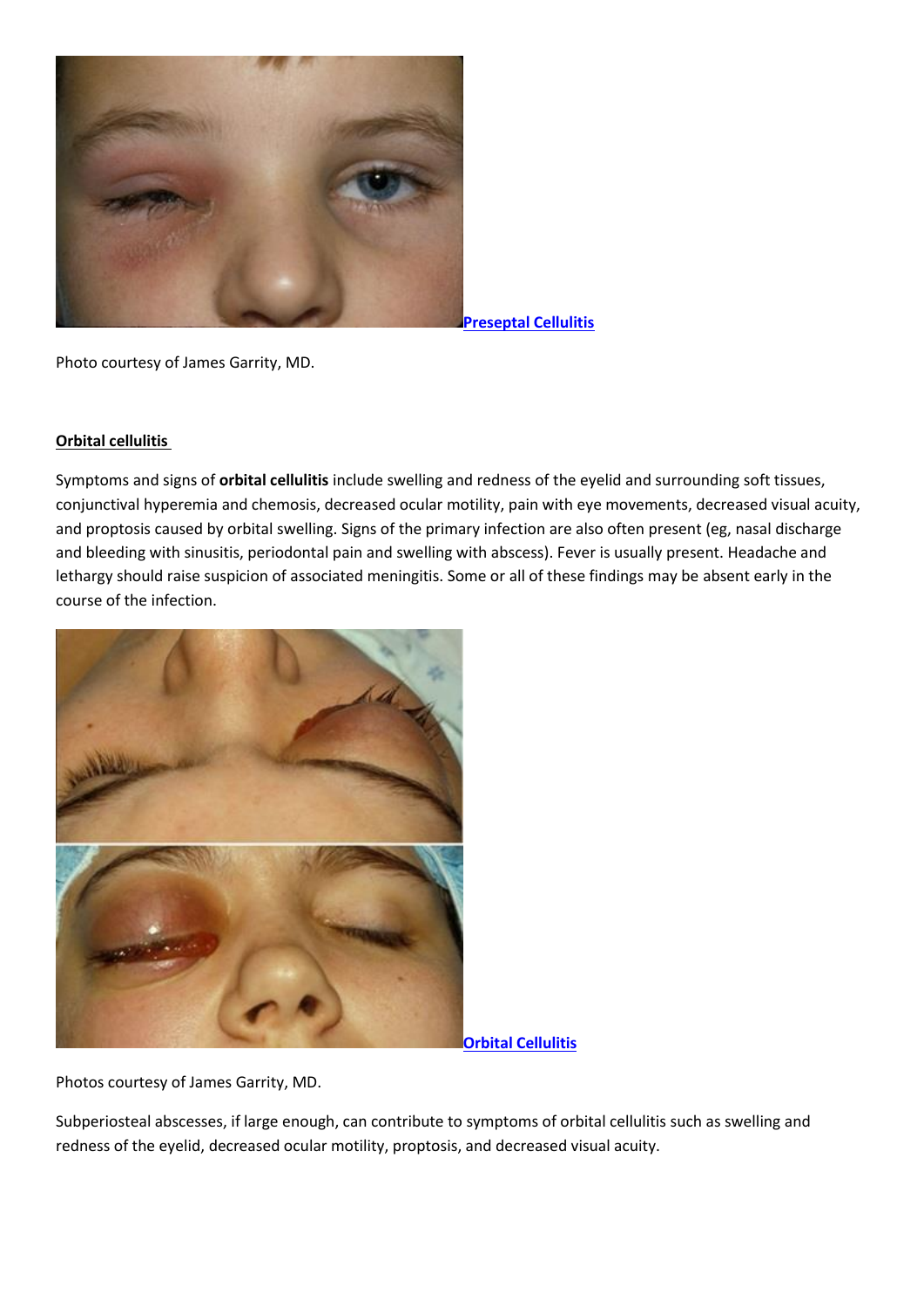

**[Ethmoid Sinusitis With Subperiosteal Abscess](javascript:%20void();)**

CT courtesy of James Garrity, MD.

# **Diagnosis**

- Mainly clinical evaluation
- CT or MRI if orbital cellulitis is possible

Diagnosis of preseptal cellulitis and orbital cellulitis is primarily clinical. Other disorders to consider include trauma, insect or animal bites without cellulitis, retained foreign bodies, allergic reactions, tumors, and inflammatory orbital pseudotumor.

Eyelid swelling may require the use of lid retractors for evaluation of the globe, and initial signs of complicated infection may be subtle. An ophthalmologist should be consulted when orbital cellulitis is suspected.

Preseptal cellulitis and orbital cellulitis are often distinguishable clinically. Preseptal cellulitis is likely if eye findings are normal except for eyelid swelling. The presence of a local nidus of infection on the skin makes preseptal cellulitis even more likely.

# Pearls & Pitfalls

 **Suspect orbital cellulitis and consult an ophthalmologist if there is decreased ocular motility, pain with eye movements, proptosis, or decreased visual acuity.**

If findings are equivocal, if the examination is difficult (as in young children), or if nasal discharge is present (suggesting sinusitis), CT or MRI should be done to exclude orbital cellulitis, tumor, and pseudotumor. MRI is better than CT if cavernous sinus thrombosis is being considered.

The direction of proptosis may be a clue to the site of infection; eg, extension from the frontal sinus pushes the globe down and out, and extension from the ethmoid sinus pushes the globe laterally and out.

Blood cultures are often done (ideally before beginning antibiotics) in patients with orbital cellulitis, but less than one third are positive. [Lumbar puncture](http://www.msdmanuals.com/en-gb/professional/neurologic-disorders/headache/post%E2%80%93lumbar-puncture-and-other-low%E2%80%93pressure-headaches) is done if meningitis is suspected. Cultures of the paranasal sinus fluid are done if sinusitis is the suspected source. Other laboratory tests are not particularly helpful.